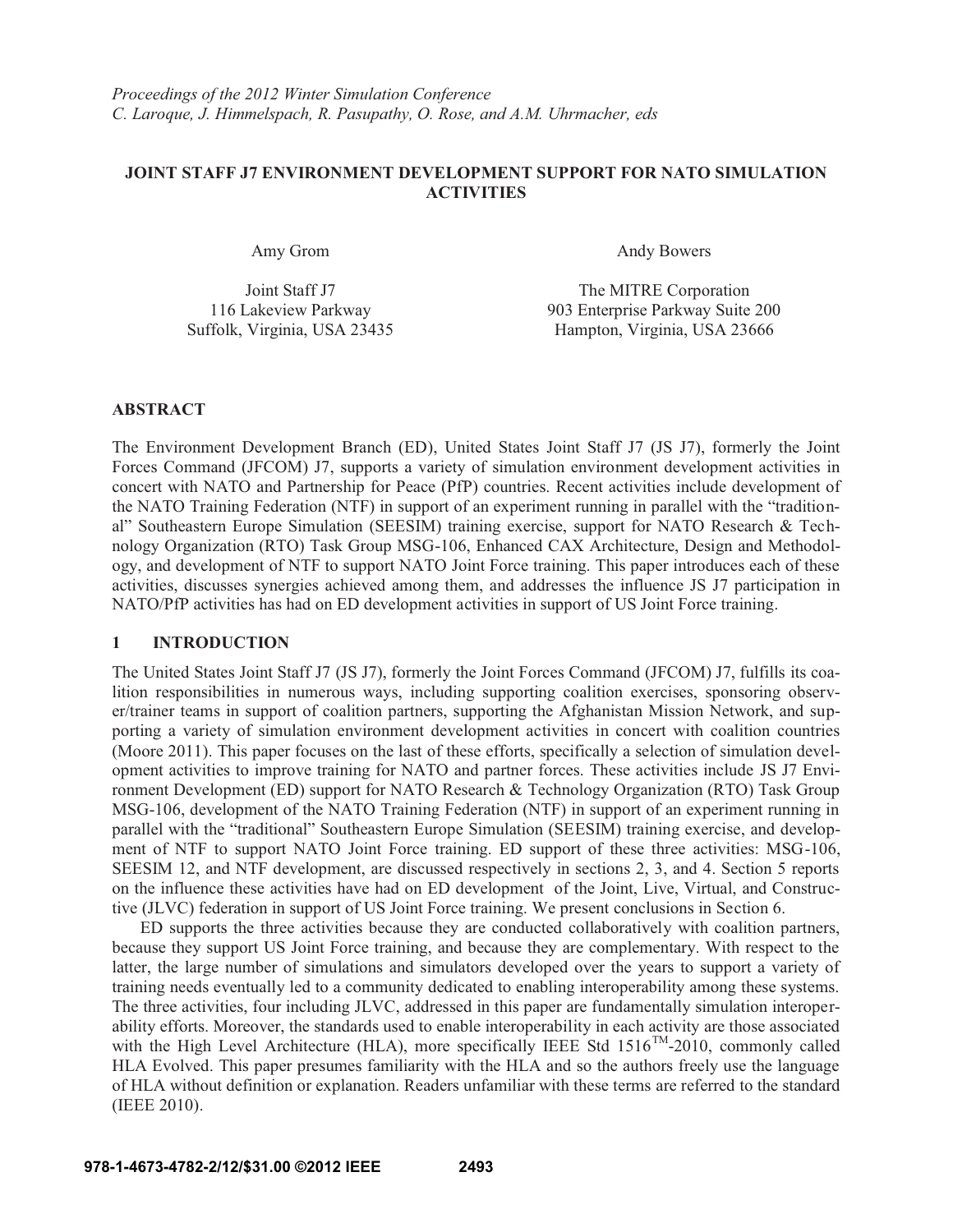Table 1 provides the authors' view of the synergy present among the four activities. The first column includes numbers subsequently used for reference. They are not intended to indicate priority. The "Features" column lists different features which the activities support to various degrees. The activities appear in the column headings of the four right-most columns. Cell entries in the four right-most columns contain the author's evaluation of the relationship of the features to the respective activities. The scale used is 1 to 5 with 5 being primary importance and 1 being minimal importance.

Table 1 does not, however, capture the temporal aspect of how development in support of one activity subsequently supports another activity. For example, SEESIM appears to have the least in common with the other efforts described in the paper, but this is due to the short development period for SEESIM and the relatively large development step undertaken to move from a single Federation Description Document (FDD) comprising the Real-time Platform Reference FOM (RPR FOM) version 2 draft 17 (v2d17) used during previous MSG-068 work to a set of new RPR FOM modules which will be subsequently used by MSG-106, NTF, and JLVC Evolved. Notwithstanding this deficiency, the table may be useful in visualizing how the activities relate to each other as each is presented in its respective section. Throughout the paper, references to table number rows appear in curly brackets. For example, {#1} refers to an activity related to "explicit scenario initialization strategy."

| #              | <b>Features</b>                                                                            | MSG-<br>106 | <b>NTF</b>     | <b>SEESIM</b> | <b>JLVC</b><br>"Evolved" |
|----------------|--------------------------------------------------------------------------------------------|-------------|----------------|---------------|--------------------------|
|                | Explicit scenario initialization strategy                                                  | 5           | 5              |               |                          |
| 2              | Scenario scalability (support for large entity counts)                                     | 5           | 3              |               |                          |
| 3              | Support for diverse federate update rate requirements (i.e.<br>$L$ vs $V$ vs $C$ )         | 5           | 4              |               | 5                        |
| $\overline{4}$ | Support causality among select federate(s) for select trans-<br>actions                    |             | 5              |               |                          |
| 5              | Support allocation of modeling responsibility to different<br>federates for a given object | 5           | 5              |               | 3                        |
| 6              | Support dynamic transfer of modeling responsibility<br>among federates                     | 5           | 5              |               | 3                        |
|                | Support modular object modeling (modular FOMs)                                             | 5           | $\varsigma$    | 5             | 5                        |
| 8              | Support for select NETN FOM modules (w/modification)                                       | 5           | $\overline{4}$ |               | 4                        |
| 9              | Support for unreliable federates                                                           | 5           | 5              |               |                          |
| 10             | Improved C2-Simulation interoperability                                                    | 5           |                |               |                          |

Table 1: EDB HLA Evolved-Related Development

# **2 ED SUPPORT FOR MODELING AND SIMULATION GROUP (MSG)-106**

MSG-106, Enhanced CAX Architecture, Design and Methodology, met for the first time in February 2012. The MSG was initiated in response to recommendations by MSG-068, NATO Education and Training Network (NETN), notably those for additional technical development and improved assessment of operational support requirements (MSG-068 2011). ED is co-chairing the MSG-106 Operational Subgroup to focus on the latter as a means of improving training for NATO and partner forces. ED is also cochairing the MSG-106 Technical Subgroup to address the specific recommendations from MSG-068 (MSG-106 2012) and to conduct other technical activities enabling improved training. This paper reports primarily on the technical activities ED is supporting within the MSG-106 Technical Subgroup rather than the Operational or Governance Subgroups' activities. The MSG is scheduled to work together for three years and since the MSG started in February 2012, the activities described below are at this point planned rather than completed. Thus the authors can neither report on accomplishments within each activ-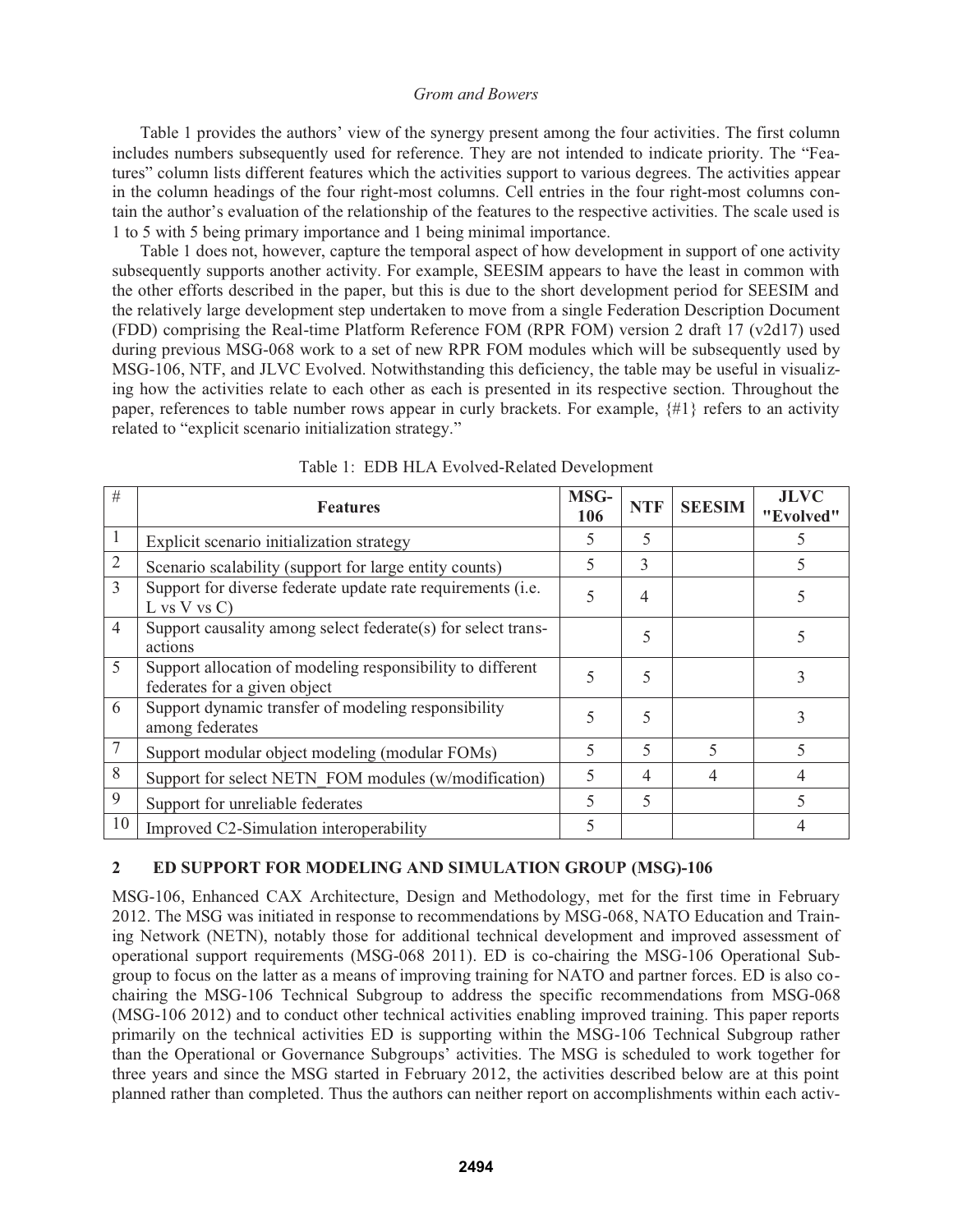ity or, based on lessons learned from MSG-068, guarantee that work will actually occur on activities scheduled for years two or three in the MSG's tenure.

The US contributions to MSG-106 include the Joint Conflict and Tactical Simulation (JCATS) and the Joint Theater Level Simulation (JTLS) because ED is the proponent for both simulations and can therefore direct development in both to support MSG-106 objectives. Moreover, since JCATS and JTLS were both used by the US to support MSG-068, work for MSG-106 will leverage work done in support of MSG-068. The developers for both simulations played an important role in MSG-068 by coding their respective simulations to support the FOM modules developed by MSG members thereby, together with simulations developed by other nations, providing a means to test the sufficiency of the FOM modules and associated Federation Agreements Documents (FADs).

# **2.1 Correcting Shortfalls In The NETN Version 1 Federation Object Model (FOM)**

The NETN v1 FOM, one of the key deliverables of MSG-068, comprised several FOM modules including NETN Service Consumer-Provider, NETN Logistics, NETN Aggregate Unit, and the aforementioned RPR FOM.

- $\bullet$  The primary technical shortfall noted in the MSG-068 final report regarding FOM modules developed by the group was that some of the modules were unnecessarily large and could be decomposed into more modular elements. For example, the NETN Aggregate Unit module included provisions for both multi-resolution modeling and a combat adjudication service. By the end of MSG-068 development, these capabilities were considered separable. Similarly, the Simulation Interoperability Standards Organization RPR FOM Product Development Group (PDG) is reviewing a set of FOM modules equivalent to the RPR FOM v2d17. The MSG-106 technical subgroup will therefore restructure the NETN Aggregate Unit module as five smaller modules: one apiece for the multi-resolution modeling and combat adjudication service and the remaining three leveraging select RPR FOM modules. {#7, #8}
- - Other FOM updates, from naming conventions, to the revision of particular datatypes, to the introduction of a new datatype for a universally unique identifier (UUID) should improve the maintainability of FOM modules over time, thereby decreasing cost. For example, the value of uniquely identifying object instance has led to different implementations in different federations, to include the use of the "Marking" field in the RPR FOM and both Callsign and UniqueID in NETN. Several studies have recommended a more formal use of unique identifiers (Bowers and Gregg 2010). Introducing a UUID will help to resolve the inconsistencies in implementation while avoiding the ambiguity which results from overloading terms such as Callsign.

# **2.2 IEEE Std 1516TM-2010 Features**

The MSG-068 final report noted that, with the exception of FOM modularity, the MSG had little time to experiment with features of the new HLA specification, IEEE Std  $1516<sup>TM</sup>$ -2010. The report recommended future development and testing of Smart Update Rate Reduction (SURR), Data Distribution Management (DDM), and Fault Tolerance (MSG-068 2011). MSG-106 intends on working with these features. Though technical in nature, they promise to improve training for NATO and partner forces as described below.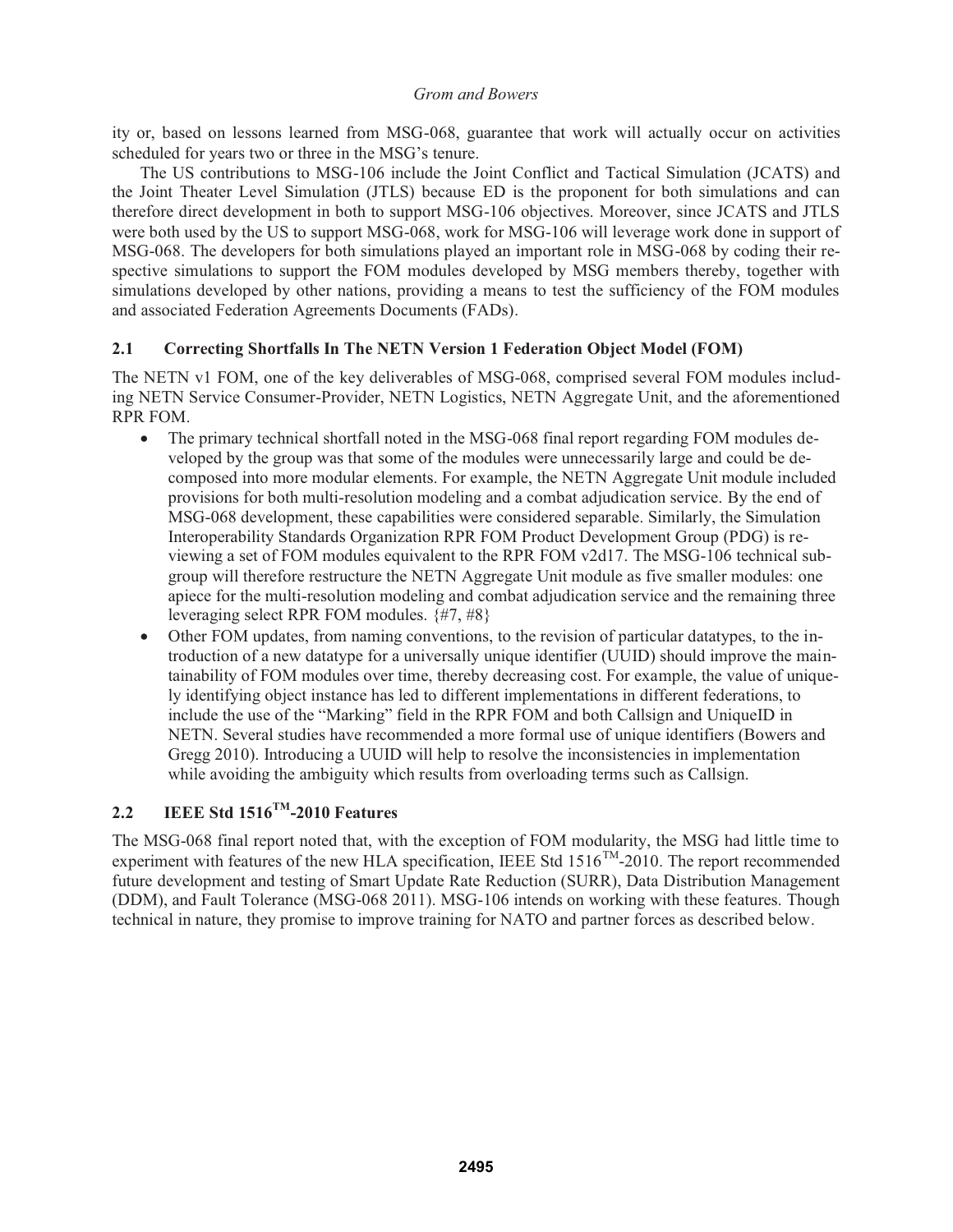- $\bullet$  SURR enables systems with different tolerances for update rates to co-exist in a HLA simulation environment (Moller and Karlsson 2005). This potentially improves training both by increasing the variety of system types, that is Live versus Virtual versus Constructive systems, which can be used together in a simulation environment to produce training stimuli and by increasing the "scalability" of simulation environment, that is, enabling increased numbers of simulated objects. As training audiences have increasingly been challenged with operations in urban areas or operations within range of non-combatants, simulation providers have sought to enrich the simulation environment by increasing the number of non-combatants, non-combatant vehicles, noncombatant electronic emissions, and so on. {#2, #3}
- $\bullet$  The MSG-106 technical sub-group also intends on working with DDM as it complements SURR in improving scalability. DDM allows federates to publish object attributes and interactions to specific "dimensions." Subscribing federates may select dimensions of interest and the RunTime Infrastructure (RTI) only delivers data to those dimensions.  $\{#2, #3\}$
- - Fault Tolerance encompasses a variety of techniques (Moller et al. 2005) for improving the reliability of the simulation environment. This has become increasingly important as C2-simulation interoperability has increased and disruptions in the simulation environment are more noticeable to training audiences as tracks disappear from C2 systems or data becomes stale when not updated by an inoperable federate. {#9}

# **2.3 C2-Simulation Interoperability**

The MSG-068 final report also recommended that a follow-on activity develop and test a pattern(s) for C2-simulation interoperability. MSG-085 Coalition Battle Management Language (CBML) has made extensive progress on, and contributed to, SISO's work on CBML standards (Khimeche et al. 2011). MSG-106 intends on leveraging the work accomplished by MSG-085 and SISO and extending it by developing a FOM module(s) which supports CBML transactions. There are, at present, two proposals within MSG-106 for the structure of the module. The first proposes that the CBML transaction consists of two components, the first providing meta-data about the message and the second containing the message itself. The second proposal recommends that the CBML transaction includes as many components as the message type requires; that is, the different fields comprising the CBML message are each components of the FOM transaction. {#10}

# **2.4 Scenario Initialization**

The MSG-068 final report recommended that a follow-on activity implement a scenario initialization process to combat problems with uncorrelated data. MSG-106 again intends on leveraging work accomplished by MSG-085 and SISO. In an effort complementing CBML, MSG-085 worked with scenario initialization and the SISO standard for Master Scenario Definition Language (MSDL) (Pullen et al. 2012). {#1}

# **2.5 Transfer Of Modeling Responsibility**

The MSG-068 final report recommended that a pattern(s) for Transfer of Modeling Responsibility (TMR) be developed by a follow-on activity (MSG-068 2011). In addition to adding flexibility to the modeling environment by allowing transfer of an object from control of one federate to control by another, TMR allows different federates to own different attributes of a single object. For example, a simulator might update the spatial attribute of an aircraft object specifying its location, velocity, and direction of flight, while the damage state attribute might be updated by a physics-based damage simulation. This promises to improve training audience stimuli because representation is being done by the most appropriate simulation.  $\{ \#6 \}$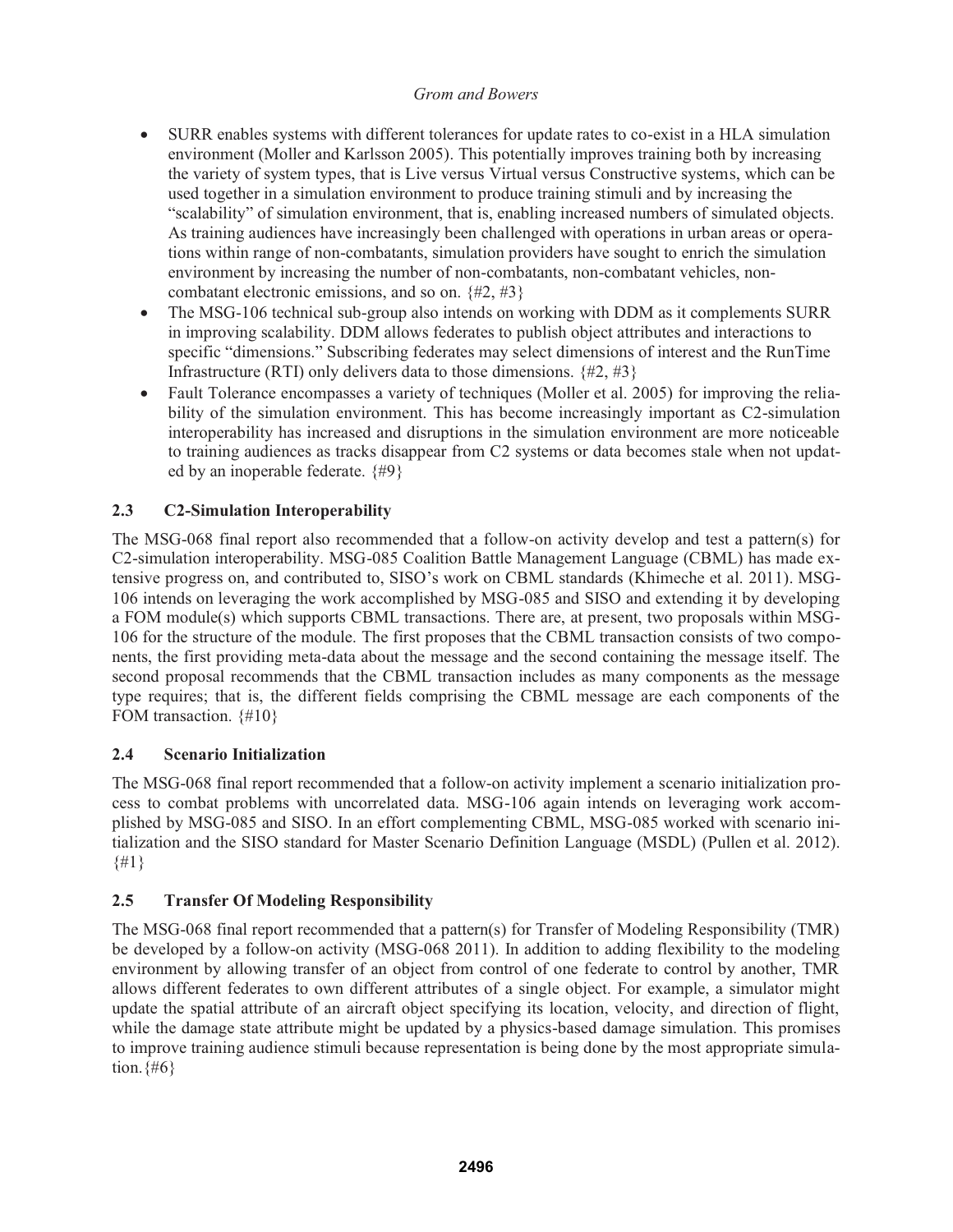#### **3 ED SUPPORT OF SEESIM TRAINING EXERCISE**

The Southeastern Europe Simulation (SEESIM) exercise has occurred every two years since 2002 to promote regional cooperation, coordination and interoperability among the South-Eastern Europe Defense Ministerial (SEDM) nations. The scenarios have typically featured natural calamities, earthquakes for example, with resultant human suffering whose alleviation requires crisis management response by a variety of national agencies. JS J7 will continue the JFCOM practice of supporting SEESIM using JTLS. As in previous years, a cadre of personnel from JS J7 will transport the simulation to the theatre, operate it during the exercise, and remove it at the end of the exercise. SEESIM 12 will again rely on JTLS, but this year an experiment will run in parallel with the "traditional" exercise. The genesis of this experiment lies in the Bulgarian desire to establish a persistent CAX support infrastructure in the region using National simulations. Since several of the countries in the region use JCATS and some use JTLS to support National training, a federation of JTLS and multiple instances of JCATS would provide the simulation components of the CAX infrastructure. This federation already exists; JTLS and JCATS comprise the two principle federates in the NATO Training Federation (NTF), discussed in further detail in section 4. Bulgaria, the SEESIM 12 host, proposed using JCATS to support tactical-level National training and JTLS to represent operational-level forces and equipment, and entities outside of Bulgarian control.

While SEESIM 12 planners stopped short of embracing the Bulgarian proposal and direct NTF support of the SEESIM exercise, stakeholders agreed to conduct SEESIM 12 in tandem with an experiment using NTF. Should the experiment prove successful, future exercises in the series might use the NTF architecture. An unexpected benefit of this compromise is the involvement of HQ Supreme Allied Commander Transformation (HQ SACT) Operational Experimentation Branch (OPEX) to formally evaluate the use of NTF and other NATO resources. Two other nations, Croatia and Serbia, both of which own JCATS, will participate with Bulgaria in the experiment by representing their national assets in JCATS in support of their National training objectives and relying on JTLS as an "umbrella" federate representing forces and equipment not controlled by Croatia, Serbia, or Bulgaria.

OPEX's principle objective is to "assess the value of having NATO … participate in a non-NATO led multinational exercise, such as SEESIM12, from the perspective of NATO and participating nations." With respect to NTF, OPEX's objective is to "assess the viability and utility of using the NATO Training Federation (NTF), … in a non-NATO led multi-national exercise"(White 2012) The OPEX team authored an Experiment Design Document complete with Measures of Effectiveness, Measures of Performance, and a data collection plan. In addition to answering their charter, OPEX's report promises an unusually complete picture of the infrastructure and resources necessary to support a simulation environment supporting a regional exercise. This is of obvious interest to the MSG-106 Operational Subgroup, while the MSG-106 Technical Subgroup members are interested in NTF development and execution details.

 As mentioned above, a short development period and the decision to use the new RPR FOM modules as the basis for the SEESIM NTF interoperability constrained the development team to enabling relatively few federation transactions {#7, #8}. Bulgarian JCATS users may be limited to observing JTLS aircraft, vehicles, and so on owned by other nations or agencies outside of their control, and the JCATS equipment owned by Croatia or Serbia. This may prove sufficient for the purposes of the experiment as National training audiences observe the results of their cooperation and coordination when, for example, assets owned by one nation arrive at locations agreed upon with others.

### **4 NATO TRAINING FEDERATION (NTF)**

The NTF, introduced above, evolved from the JFCOM J7-developed Joint Multi-Resolution Model (JMRM) federation. NATO's Joint Warfare Centre used the NTF to support exercise STEADFAST JOINER 2008 (SJ08) and thus it predates both MSG-106 and SEESIM 12. Since SJ08, however, NTF has undergone substantial transformation, adopting the HLA Evolved standard and the NETN FOM during the MSG-068 development years. Shortly after MSG-068 concluded in 2011, NATO convened a NTF Configuration Control Board (CCB) which approved eleven developmental requirements, six of which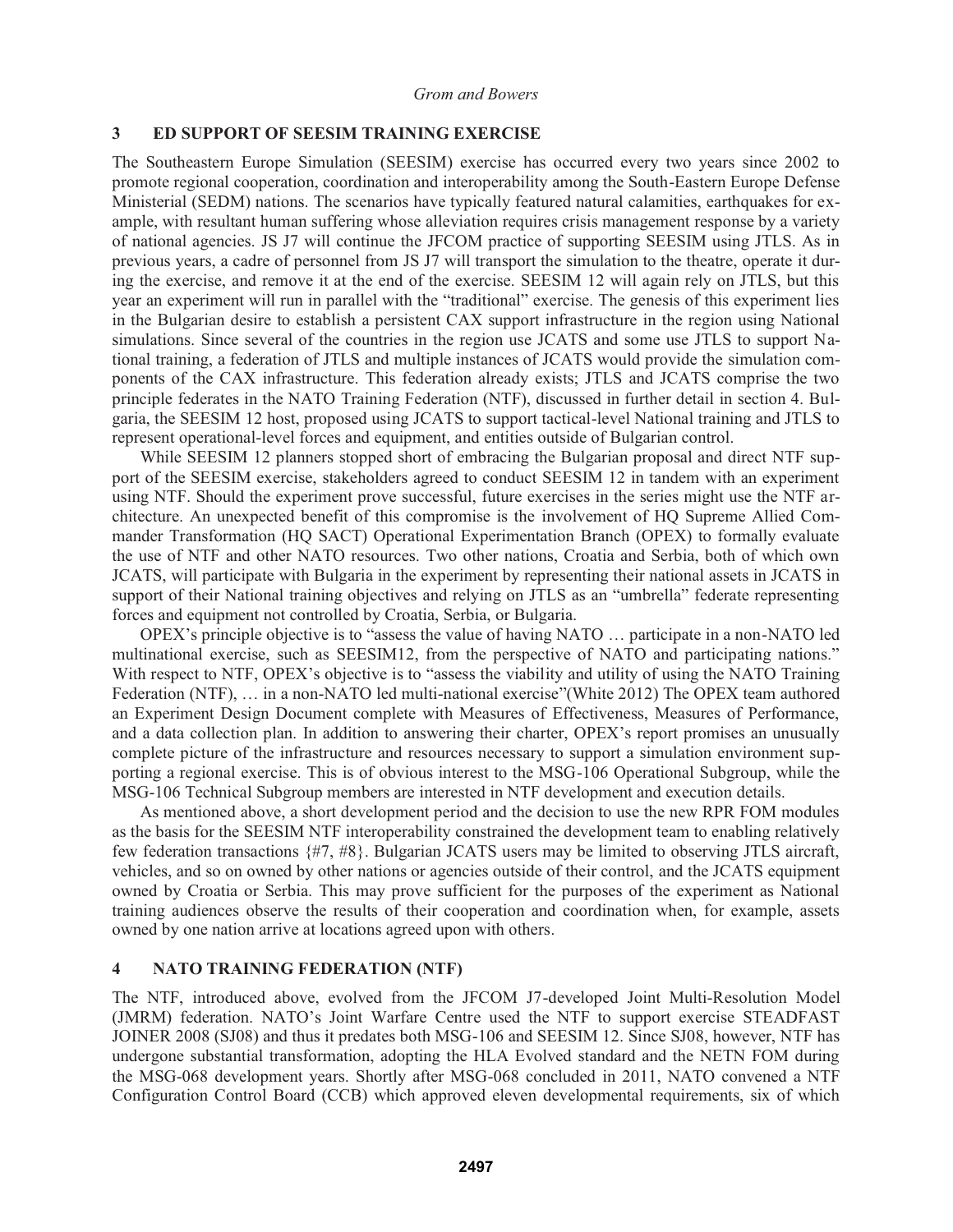are reflected by entries in Table 1. The CCB identified a "User Need" and an associated "Change Requirement." User needs encompassed scenario-related issues such as Joint Personnel Recovery or Time Sensitive Targeting, as well as federation management issues such as cost and reliability. The CCB requirements were then prioritized from 1, highest, to 11, lowest. CCB-established requirements are summarized below in priority order, with the exception that different requirements with the same technical solution are combined (NTF CCB 2011).

- Priority 1. Compliance with new standards and recommendations by the nations and, more specifically, compliance with IEEE Std 1516<sup>TM</sup> -2010 and NETN. As it is consistent with US requirements for JTLS and JCATS, ED has initiated work on this CCB requirement. {#7, #8}
- $\bullet$  Priority 2. This requirement specifies the need for an effective and efficient scenario initialization strategy. A related requirement of lesser priority addresses adding objects dynamically during runtime.  $\{ \#1 \}$
- Priority 3. Robustness and reliability. This requirement encompasses a fault tolerance strategy in case of a federate or federation crash. {#9}
- $\bullet$  Priority 4. A capability to operate NTF faster than real-time, twice real time being minimally acceptable and 2.5 times real time as an objective. This requirement implies use of HLA timemanagement services and while time-management is not an explicit activity identified in Table 1, it would simplify implementing items 4, 5, and 6.  $\{ \#4, \#5, \#6 \}$
- $\bullet$  Priority 5. Use of Virtual Battlespace 2 (VBS2) and streaming video to support targeting and intelligence training objectives. VBS2, and virtual simulations more generally, are typically constrained in the number of objects which they can process during subscription. Therefore, some means of regulating the data sent to VBS2 is needed. {#2, #3}
- Priority 6. Reliable ownership transfer and provable causality.  $\{#4, #5, #6\}$
- - Priority 7. Practical and efficient federation management to include backups, starting and terminating federation, recovering from a crash, checkpoints, federation speed. This requirement is not explicitly addressed in Table 1. MSG-106 activities include federation management control, but the US has not committed to supporting this activity, currently scheduled to start in the first quarter 2013.

# **5 INFLUENCE ON ED DEVELOPMENT IN SUPPORT OF US JOINT FORCE TRAINING**

ED participation in simulation development activities to improve training for NATO and partner forces has affected development in support of US Joint Force training. JS J7 leadership's decision in January 2012 to migrate the Joint Live, Virtual, and Constructive (JLVC) federation, the US flagship Joint simulation environment, to the IEEE Std  $1516^{TM}$  -2010 specification was in part based on ED personnel participation in MSG-068 and their experience with the specification's modular FOM feature {7}. The JLVC, a federation of US Service, Joint, and Agency simulations and systems, has grown significantly since its inception in support of exercise Millennium Challenge 2002 (MC02). Integration costs have likewise grown as regression testing includes federates regardless of whether they were directly involved in implementing new functionality. JS J7 leadership anticipates cost savings using FOM modules since federates not involved in a functional upgrade need not participate in integration testing and subsequent use of the associated module. JS J7 will also realize opportunity cost savings as these same federates will have additional time to develop other functions or features.

As ED implemented JS J7 leadership's decision, the JCATS developers work accomplished in support of SEESIM 12 enabled JLVC management use of JCATS to test the JLVC version 6.0 FOM prior to releasing it to the larger federation. The JCATS developers assisted in resolving problems in twelve versions of the FOM prior to its release to the other federate developers. As the FOM matured with use by the larger federation, modules developed for SEESIM were reused in the JLVC version 6.0 FOM. In short, ED participation in SEESIM 12 has influenced JLVC development. {7, 8}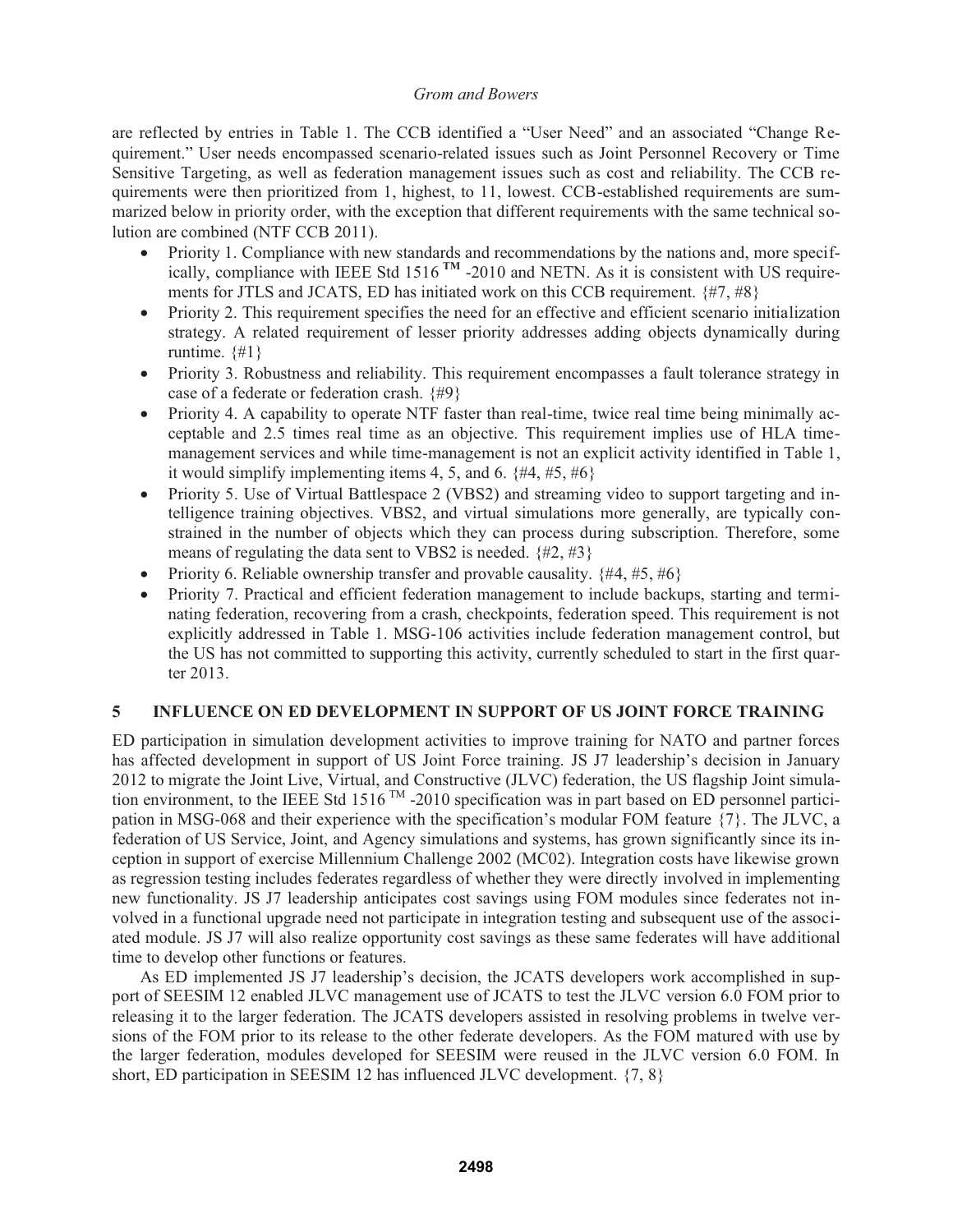Initial work in support of MSG-106 also promises change in JLVC. For example, ED participants in the MSG-106 Technical Subgroup circulated the proposed DDM scheme to members of the JLVC community. The ensuing JLVC community discussion recommended changes to the proposal, but more importantly from the JLVC standpoint, recommended significant changes in JLVC's DDM implementation. These include replacing the current dimensions with ones aligned with the MSG-106 proposal and shifting the burden of multicast assignments from the federates to the RTI. This promises to simplify federate code, thereby reducing the difficulty and cost of changes while promoting interoperability with NATO or partner federates. {2} ED will participate in the C2-Simulation interoperability activity within MSG-106 for the expressed purpose of evaluating a capability not currently used in JLVC. {10} ED will lead the MSG-106 work on a combat adjudication service, currently scheduled to begin in 2013, in large part to learn lessons of import to JLVC which utilizes multiple combat adjudication simulations.

ED work with the IEEE Std  $1516^{TM}$ -2010 specification in concert with MSG-106, NTF, and to a lesser extent, SEESIM, may benefit future JLVC development as ED can assess features not currently used in JLVC at relatively small cost in comparison to testing their implementation in JLVC. For example, ED might evaluate SURR during the course of MSG-106 or fault tolerance in NTF as a precursor to using these features in the full JLVC.  $\{2, 3, 9\}$ 

Further in the future, modular FOMs developed in support of MSG-068, MSG-106, NTF, or JLVC promise to support transition to the "next generation" JLVC, JLVC-2020, comprised of cloud-enabled modular M&S services. JLVC-2020 seeks to capitalize on the same features that make FOM modules so useful, that is, flexibility, accuracy, and reusability, by modularizing M&S services. Reuse promises dramatic cost reduction across the defense department since particular objects, and even methods on objects, are currently duplicated in multiple simulations. Decomposing monolithic simulations into "best of class" modules and reusing these promise significant cost reduction and improved capability. Coincidently, "rehosting" these services in the cloud broadens the reuse opportunities, as it exposes simulation use outside of traditional simulation centers.

#### **6 CONCLUSION**

ED participates in a variety of activities in support of NATO and coalition partners. This paper has reported on a subset of these activities involving current simulation development to improve training for NATO and partner forces: MSG-106, SEESIM 12, and NTF. ED supports these activities as part of its commitment to coalition engagement and to exploit the synergies among these activities and current or anticipated ED development activities in support of US Joint Force training. All of these current activities utilize the IEEE Std 1516<sup>TM</sup>-2010 as they fundamentally require interoperability between or among diverse simulations. Though only US simulations are named in this paper, the FOM modules and HLA features developed and tested in support of the activities promote interoperability between US, NATO, and coalition partner simulations. As ED designs the future JLVC-2020, it recognizes that linkages to current partner simulations will remain important and indicates as much in "to be" architectures.

# **REFERENCES**

- Bowers, F., and B. Gregg. 2010. "Use of Unique Identifiers to Enable Interoperability Among LVC Components." In *Proceedings of the 2010 NATO Modeling and Simulation Conference,* Utrecht, Netherlands.
- IEEE (2010) IEEE 1516<sup>TM</sup>-2010 IEEE Standard for Modeling and Simulation (M&S) High Level Architecture (HLA)-Framework and Rules.

Khimeche, L., et al. 2011. "C2 & Simulation Coupling – Lessons Learned from German & French C-BML Experimentation." *Proceedings of the 2011 Fall Simulation Interoperability Workshop*, Orlando, Florida. Accessed July 16.

http://www.sisostds.org/DigitalLibrary.aspx?Command=Core\_Download&EntryId=34913.